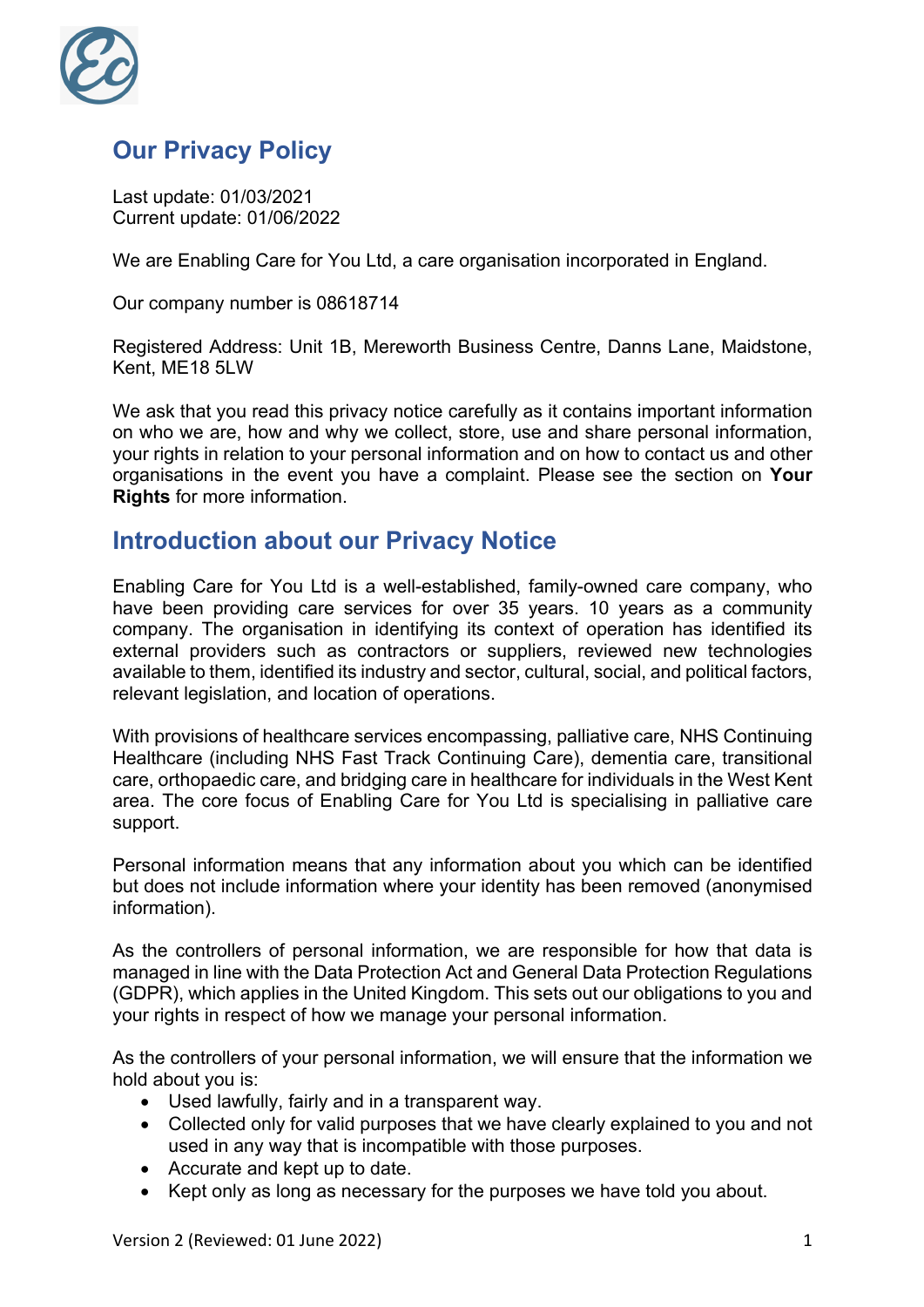

Kept securely.

If you have any questions about this Privacy Notice or would like further explanations how your information is managed, please see **How to Contact Us** section below.

Please note that when we refer to:

- **Public Body** we mean any organisation in the United Kingdom which delivers, commissions, or reviews a public service and includes the Ombudsman, Local Authorities, Clinical Commissioning Groups, Health and Social Care Trusts, Acute / Community Hospital Trusts and other bodies and regulators.
- **Health or Social Care Professional** we mean any person who provides direct services or is involved in the commission of your health and/or social care needs, including your General Practitioner (GP), dental staff, pharmacists, nurses, health visitors, clinical psychologists, physiotherapists, occupational therapists, speech and language therapists, chiropractors, hospital staff, social workers and other care and support related professionals.

Personal information we hold and the reasons we can collect and use your information

#### **Information that we collect**

When you enquire about our services during the process of us providing care and support services; we collect the following personal information when you provide it to us:

- Your name, home address, date of birth and contact details (including your telephone number, email address) and emergency contacts (i.e., name, relationship, email address and home and mobile numbers).
- Your allergies and any medical, physical, or mental conditions and in particular your care needs.
- Your likes, dislikes, and lifestyle (including religious beliefs, racial or ethnic origin, genetics, health, sex life, sexuality (so far as they relate to providing you with suitable care).
- Your complaints, compliments, or concerns about the services we provide
- Any accidents and incidents or near misses you may have been involved in whilst our employees are delivering a regulated service to you – this may include details of injuries and treatment you may have received.

Please be aware that our website and this Privacy Notice may provide you with links to other websites. If you follow a link to any other website, please note they have their own privacy promises. We do not accept any responsibility or liability for the privacy and security practices of such third-party websites and your use as such is at your own risk.

#### **Information collected from other parties**

We also obtain personal information from other sources such as Pathway 3, Kent Social Services, Clinical Commissioning Groups etc:

• Your allergies and any medical, physical, or mental health conditions and in particular your care and support needs, from any appropriate 3<sup>rd</sup> party, health care professional etc.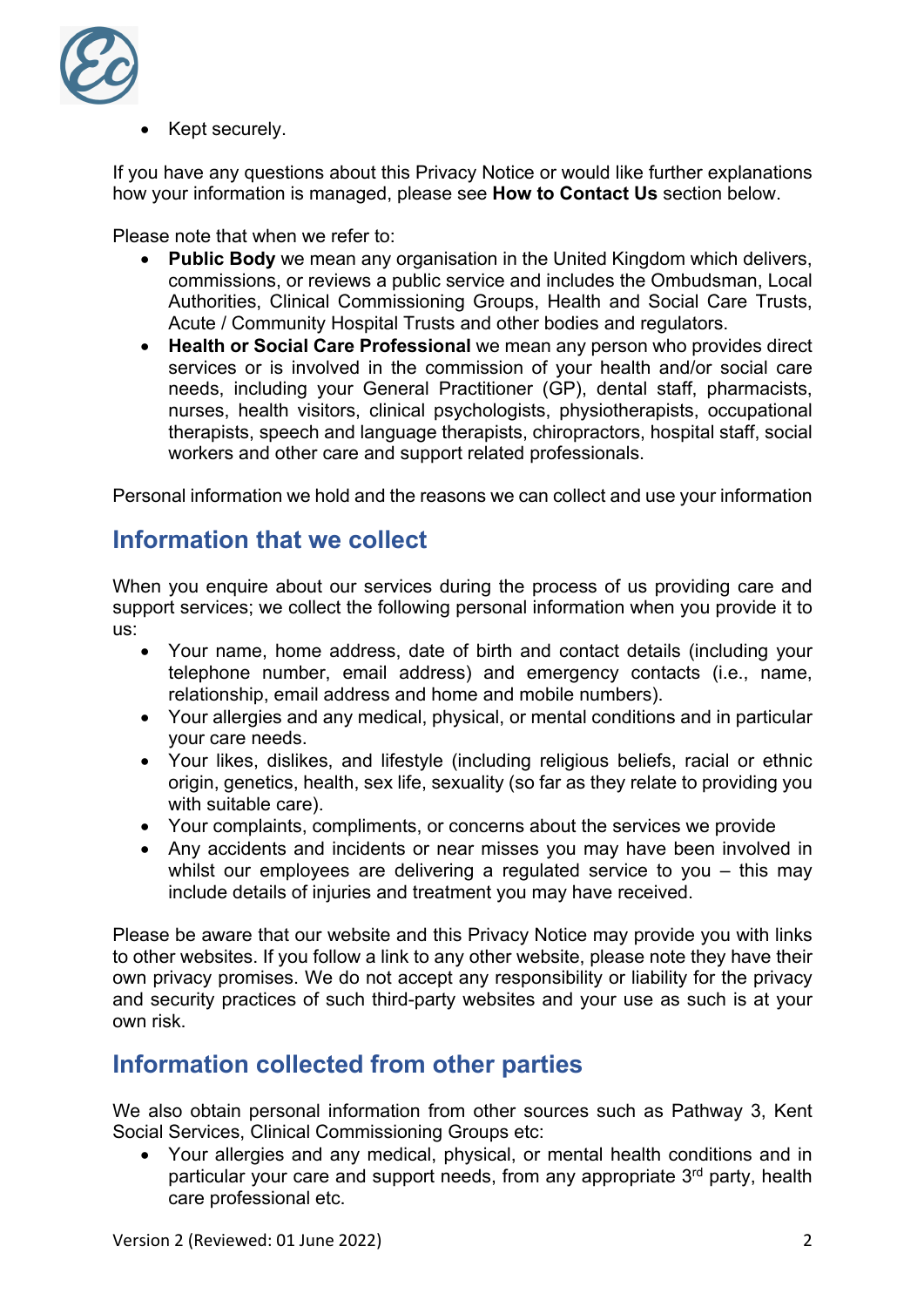

- Your name, home address, date of birth, contact details, NHS number, needs assessments from any eternal health or social care professional (including any relevant public body regardless of whether you are publicly funded).
- Your likes, dislikes, and lifestyle (including religious beliefs, racial or ethnic origin, genetics, health, sex life, sexuality (so far as they relate to providing you with suitable care).
- Your Attorney or Deputy details (including Independent Mental Capacity Advocate (IMCA) if appropriate).

### **How do we use your personal information?**

We use your personal information to:

- Prepare, review, and update appropriate care plans which describe the nature and level of care and support that you have requested that we will / do supply to you.
- To communicate with you, your representatives and any appropriate external health or social care professionals about your individual needs and personalise the service delivered to you.
- Make reasonable adjustments, when required, to meet your individual needs and to ensure that we have suitable facilities to ensure your safety.
- Invoice you for the care and support services in accordance with our terms and conditions.
- Carry out quality assurance procedures such as reviews of our service and reviews of care plans and risk assessments if appropriate (please note that upon request this information can be provided anonymously).
- Monitor how effective our services are and to make sure that the services we provide meet your needs.
- Improve your experience of our website to ensure that the content is presented in the most effective way.

# **Who do we share your personal information with?**

We regularly share your medication information with appropriate external health or social care professionals (including your GP and pharmacist) and any individuals that you have nominated as your representative. This date sharing enables us to establish the type of care and support you need. It allows us to design the right care package to suit your circumstances.

We will share personal information with law enforcement or other authorise if required by law. This includes information required by public bodies to evidence our compliance with the applicable regulatory frameworks. We are also required to share personal information with external health or social care professionals such as the Local Safeguarding Team to ensure your safety.

We will not share, sell, or trade your personal information with any other third party.

In order to deliver our services to you we rely on third parties to provide specialist support to us. To provide this support they will have access to:

• IT and Telecoms Support Companies – to ensure a secure and resilient operation of our infrastructure.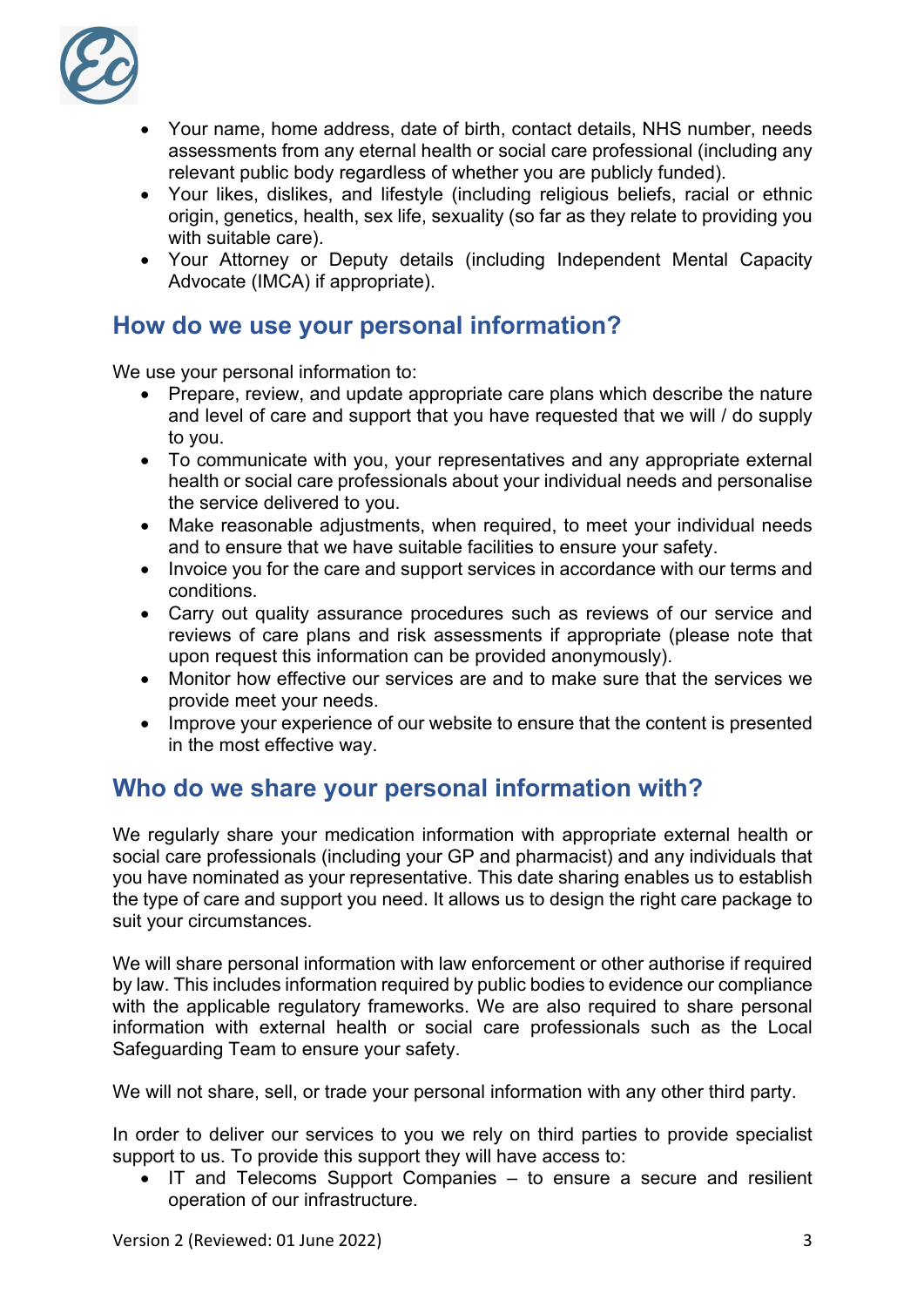

- Marketing system providers to organise marketing communications for the delivery and analysis of communications.
- Software support companies to ensure the software that we run are fully supported and any issues resolved to enable us to better store and manage your records.

#### **Whether information has to be provided by you, and if so why**

The provision of your medical, physical, or mental conditions is necessary to enable us to create a robust care plan and to provide you with suitable care and support needs.

### **How long your personal information will be kept**

We will hold the personal information kept within your electronic customer file for the length of your contract plus 7 years.

We will hold the personal information kept within your hard copy customer file (if created) for 3 years from the date of last entry before it will be confidentially destroyed. We will hold your financial records and transactions for 7 years in line with our legal requirements.

### **The personal information we hold**

Reasons we can collect and use your personal information

- Article  $6(1)(b)$  processing is necessary for the performance of our contracts to provide individuals with care and support services
- Article  $6(1)(c)$  processing is necessary for us to demonstrate compliance with our regulatory framework and the law
- Article  $9(2)(h)$  processing is necessary for the provision of social care or the management of social care systems and services

As the lawful basis on which we collect and use your personal data and special category data (such as your health).

We also rely on Article 6(1)(f) of GDPR to process your personal information in pursuit of our legitimate interests, which includes marketing purposes, corporate due diligence and financial modelling, service development and innovation so we can continue to develop and improve our services.

### **International Transfers**

- The UK GDPR primarily applies to controllers and processors located in the United Kingdom, with some exceptions.
- Individuals risk losing the protection of the UK data protection laws if their personal data is transferred outside of the UK.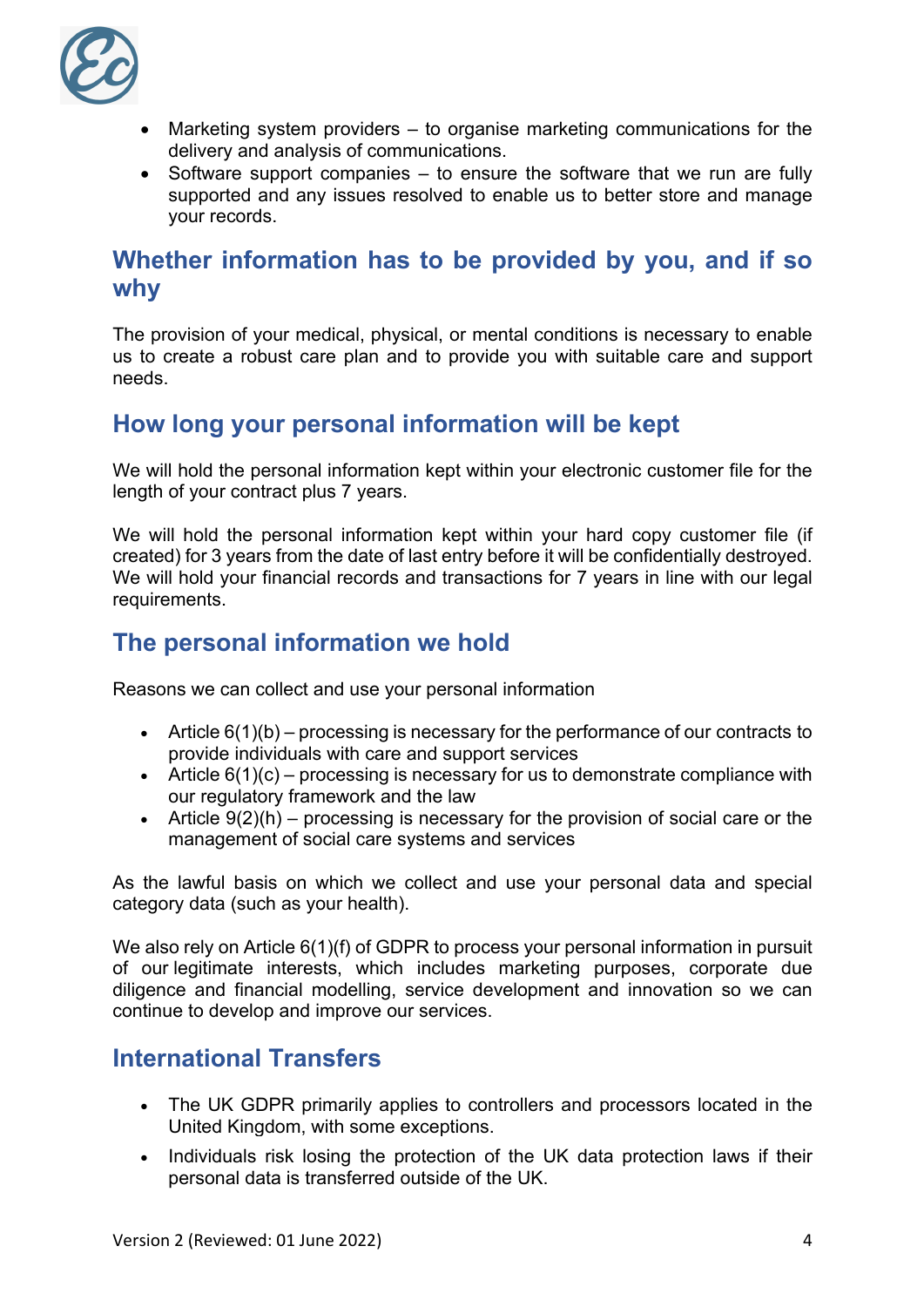

- On that basis, the UK GDPR restricts transfers of personal data to a separate organisation located outside of the UK, unless the rights of the individuals in respect of their personal data is protected in another way, or one of a limited number of exceptions applies.
- We refer to a transfer of personal data to a separate organisation located outside of the UK as a "restricted transfer".

# **Your Rights**

Under the GDPR you have a number of important rights free of charge, in summary those included rights to:

- Fairly process information and transparency over how we use your personal information.
- Access to your personal information and to certain other information that this Privacy Notice is designed to address.
- Require us to correct any mistakes in your information that we hold.
- Require the deletion of personal information concerning you, in certain situations. Please note that if you ask us to delete any of your personal information which we believe is crucial for us to comply with our legal obligations, we may no longer be able to provide support to you.
- Receive the personal information concerning you which you have provided us, in a structured format and have the right to transmit that data to a third party in certain situations if required.
- Object at any time to processing of personal information for marketing purposes.
- Object to decisions being taken which produce legal effects or significantly affecting you.
- Otherwise restrict our processing of your personal information.
- Claim compensation for damages caused by our breach of any data protection legislations.

For further information on each of those rights, including the circumstances in which they apply, see the: Guidance from the UK Information Commissioner's Office (ICO) on individuals' rights under the General Data Protection Regulation.

# **How to Contact Us**

You can contact us by:

- E-mail: Philippa.potter1@nhs.net
- Post: Philippa Potter, Enabling Care for You Ltd, Unit 1B Mereworth Business Centre, Danns Lane, Wateringbury, Kent, ME18 5LW
- Telephone: 01732 240794

### **Keeping your personal information secure**

The confidentiality and security of your information is of paramount to us at Enabling Care for You Ltd and we have appropriate security measures in place to prevent personal information from being lost or used (accessed) in an unauthorised way. We limit access to your personal information to those who have a genuine need to know.